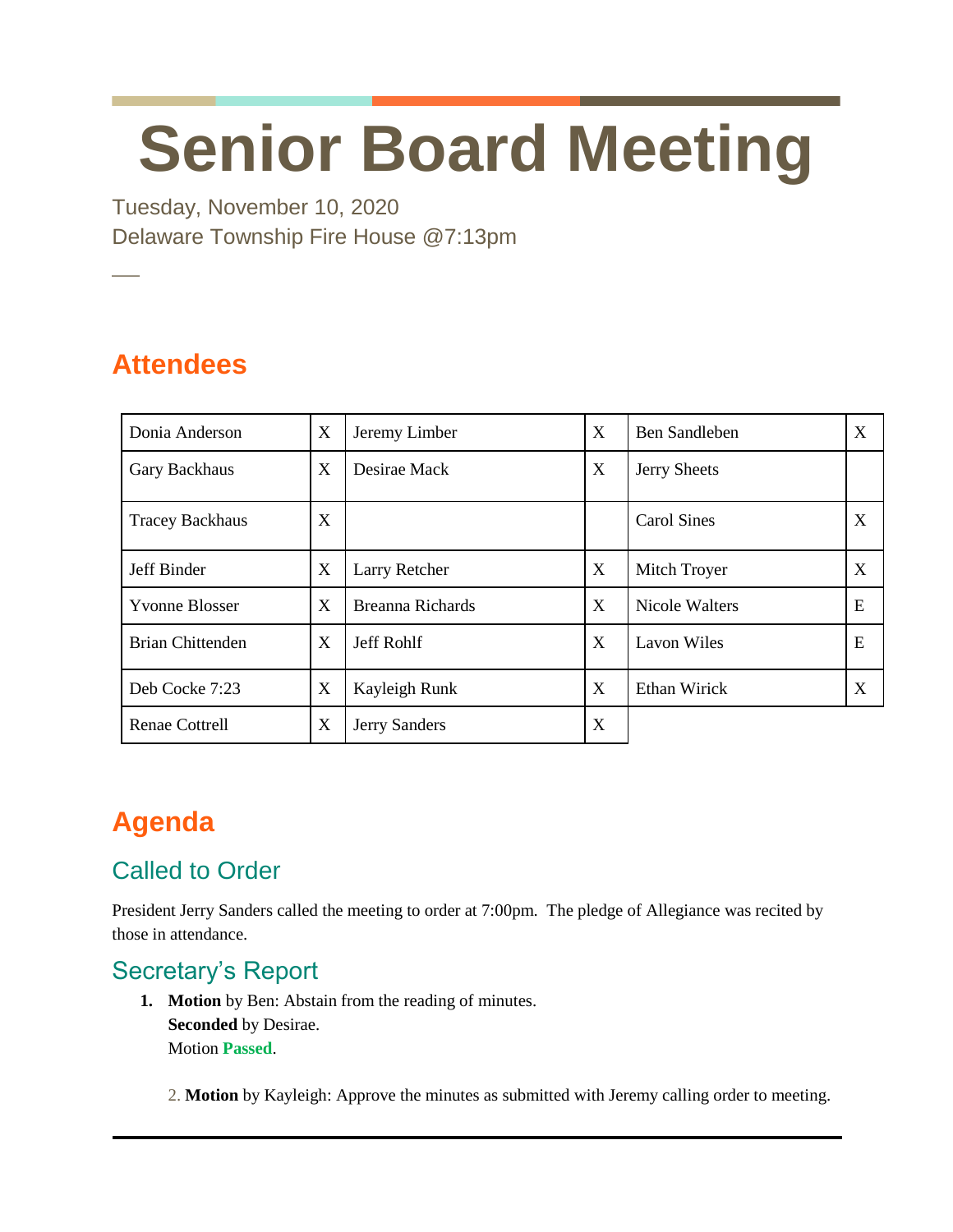**Seconded** by Desirae. Motion **Passed.**

#### Financial Report

- 1. **Motion** by Brian: Accept the financial report. **Seconded** by Mitch: Motion **Passed**.
- 2. **Motion** by Brian: Pay CV electric from money market for campgrounds. Grant money will replace the funds. **Seconded** by Renae: Motion **Passed**.
- 3. **Motion** by Gary: Pay the bills. **Seconded** by Brian: Motion **Passed**.
- 4. **Motion** by Mitch: Disconnect the extra phone. **Seconded** by Brian: Motion **Passed**.

#### Guests:

- 1. Dave Fine & Vince Sutter-7:30pm
	- a. Christmas Cruise Thru would like a calendar of events.
- 2. **Motion** by Mitch: Sign the contract. We have to notify them by October 1<sup>st</sup> for setup in the Multipurpose Building. **Seconded** by Ethan: Motion **Passed**.

#### Correspondence:

1. Thank you letter from Lavon Wiles family.

#### Committees:

- 1. E-board: Changes to how the e-board members are chosen. Do we do it by years of experience? Do we do it by townships? Tried to configure a new way to have an experience executive board.
- 2. **Motion** by Carol: E-board is chosen by township and no first-year members. **Seconded** by Desirae: Motion **Passed**.
- 3. Hogs: Discuss with Teresa about the ractopamine.

## Old Business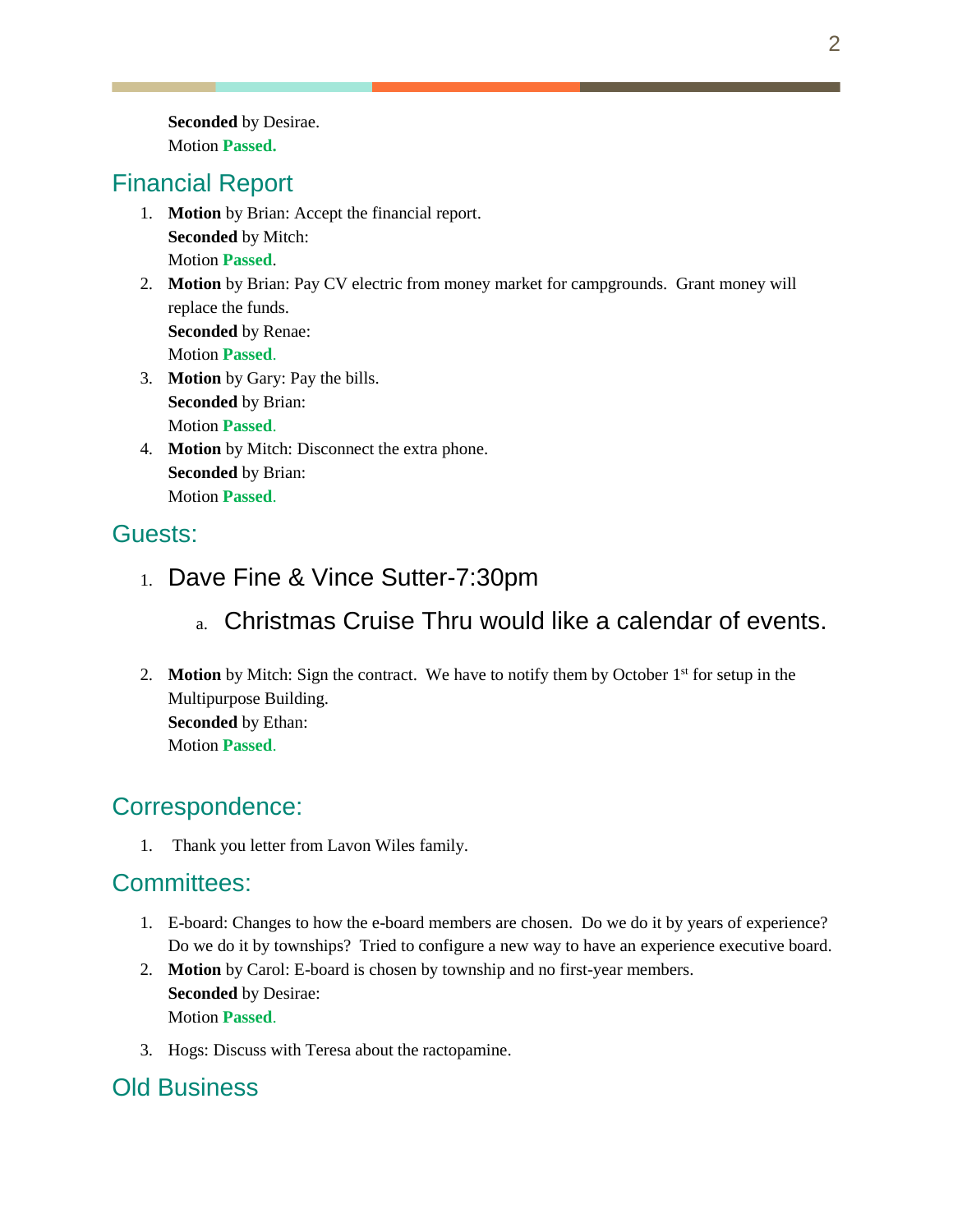- 1. Defiance County Livestock Sale Committee Book Contracts. Same price \$1,200. December 1- November 30<sup>th</sup>. \$2,000 extra during fair week. **Motion** by Breanna: Approve both contracts for Julie 2020-2021. **Seconded** by Desirae. Motion **Passed**.
- 2. Grant money for Covid from the Commissioners does not seem to be available as originally thought.

#### New Business

- 1. Swearing of the new directors: Ben, Yvonne, David, Larry
- 2. Winterizing: Meeting with City Water Department Thursday, 8am for meter clarifications at the Livestock gate.
- 3. Grounds: Winterizing needs to be finished in the bathrooms & showers. Almost everything is ready for antifreeze. Toilets need plunged. Horseshoe pit still needs full attention. Date for winterizing: Saturday, November 14<sup>th</sup> @ 9:00am...Jeremy, Brian, Donia
- 4. Convention: 1.5 days in January. Only 2 members may attend.
- 5. Thursday: Commissioners office at 11:00am with President and Vice President.
- 6. Election of Officers: Nominations:
	- a. President-Jerry Sanders
	- b. Vice President-Ben Sandleben, Jeff Rohlf
	- c. Secretary-Kayleigh
	- d. Treasurer-Desirae
- 7. **Motion** by Yvonne: Move for Secretary nominations to be closed. Kayleigh for Secretary **Seconded** by Renae:

Motion **Passed**.

- 8. **Motion** by Larry: Move for Treasurer nominations to be closed. Desirae for Treasurer. **Seconded** by Ethan: Motion **Passed**.
- 9. **Motion** by Donia: Move for Vice President nominations to be closed. Ben and Jeff. Jeff will be the 2021 Vice President. **Seconded** by Desirae. Motion **Passed**.
- 10. **Motion** by Larry: Move for President nominations to be closed. Jerry Sanders for president. **Seconded** by Carol: Motion **Passed**.

2021 Officers:

President: Jerry Sanders Vice President: Jeff Rohlf Secretary: Kayleigh Runk Treasurer: Desirae Arps